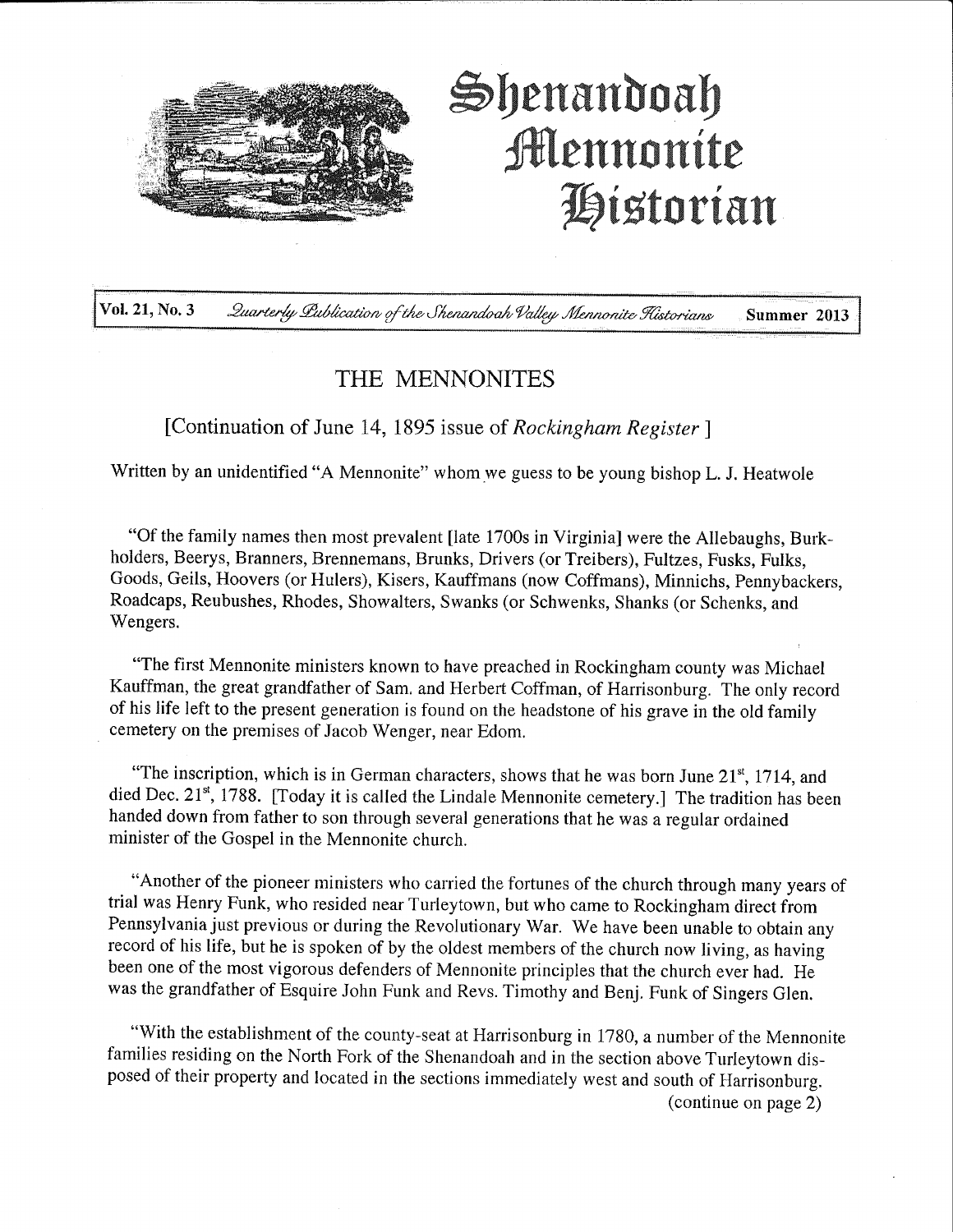"Among these were Burkholders, Showalters, Shanks, Risers, Fultzes, Goods, Roadcaps, Rhodes, Wenger, &c., when by the closing years of the 18<sup>th</sup> century various other families arrived in the same section from Pennsylvania. Among these were the Blossers, Heatwoles (or Huetwohls, Swopes, Niswanders, Weavers, Coffmans, Hartmans, Landises, Laymans, Swartzes, &c.

"Previous to this time there had been no buildings erected for holding public worship with the Mennonites, but services were being held at private houses once every two weeks. The first meeting-house built by this denomination in Rockingham county, and in all probability in the state of Virginia, was at Trissels, about three miles west of Broadway.

"This was erected in the year 1822 and again re-built in 1859. It was here in the lower Linville's creek valley and the section lying directly west known as "The Brush" that the membership was largest, and for a quarter of a century or more this locality was regarded as the Mennonite stronghold in the Valley. It was in this vicinity that Henry Shank, the first Bishop who served in the Virginia church resided. Henry Rhodes, another Bishop, who lived near Cowan's Station, appears to have labored contemporaneously with him.

" At about this time, 1825, a grievous dissension broke out which appears to have affected the entire body of Mennonites in both Rockingham and Augusta counties, which for a period of from 4 to 6 years had divided them into two factions of about equal numbers on a side. However, with the assistance of some ministers who came from the Mother church in Pennsylvania, harmony was restored and the church in due time once more became a unit. With the conclusion of this truce the church entered upon an era of prosperity.

"The membership became greatly enlarged by many of the younger people being admitted who stood aloof from the church during the troublous

times of the years previous. Private residences being no longer sufficient to accommodate the crowd that now assembled for worship, the church at the pike was built in the year 1825, and was first known as Meyer's Meeting-house. The next house of worship was established at Brenneman's, near Greenmount where a church was built in 1826.

"The one at Weaver's on the Rawley Pike west of Harrisonburg, was first built in the year 1827, and was long known as the Burkholder Church. It was again re-built and greatly enlarged in the year 1881. The one at the Bank Church, near Rushville, was built in 1849 and also re-built and enlarged in 1893. The four large chandelier lamps used for lighting the audience room of this church were donated by Mr, James L. Avis, of Harrisonburg, and the large pulpit Bible is the gift of Mrs. Avis. Other large church edifices were subsequently erected by the Mennonites at various points in Rockingham and Augusta counties.

"In the years prior to the Civil War the body of the church in Rockingham county was divided into two separate districts, each to be distinct from the other in organization, but both to be subject to the rulings of a General Conference, which was composed of bishops, ministers, and deacons from both the districts, along with those of Augusta county, which is also under a separate organization distinct from the two.

"This body of Ministers, Deacons, &c., compose what has ever since been known as the Virginia Conference of Mennonites, This body meets semi-annually in May and October of each year, when such Acts and Resolutions are adopted as are thought conducive to the general welfare of the church. All such Regulations are subsequently made subject to ratification of the body of the church in each district at special meetings called for that purpose. The total number of ministers that have been ordained and labored in this Conference is 61. Of this list 34

*She-nandoah Mennonite Historian* / Summer 2013 / 2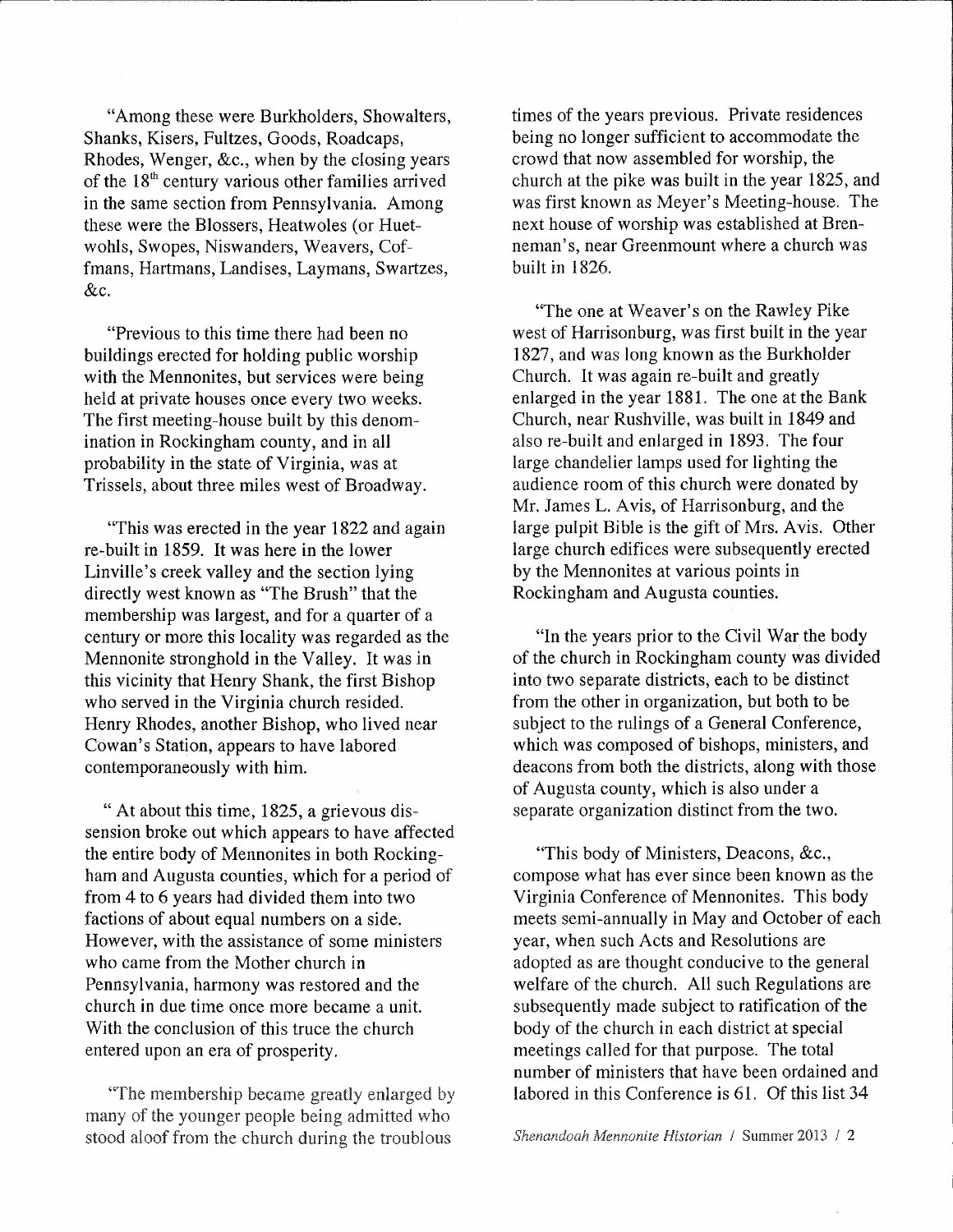have died and gone to their reward. Of the 12 bishops that have been on duty in this Conference only 4 survive. Two of these reside in Augusta county and the other two in the Rockingham districts.

#### *[To be Continued}*

[Editor - Now we go to the July 26, 1895 continuation of "THE MENNONITES A Historical Sketch Continued From the "Register" of June  $14<sup>th</sup>$ , 1895."

"In our former treatise the reader's mind was directed to matters of historical interest with respect to the origin, growth and final establishment of the Mennonite Church in America, but with this chapter it is the writer's desire to dwell more particularly upon that part of its history as is connected with Rockingham county.

"Along this line reference may be made to the primitive habits, customs and occupations of the Mennonites, as well as to their leading principle of faith, form of doctrine, and the religious discipline that has been observed by them during the hundred yeas or more of their establishment within the county.

"As is stated in the closing paragraph of our former article, that part of Rockingham county lying immediately south and west of Harrisonburg appears to have been first entered and occupied by Mennonites in the year 1780.

"Though they found the entire section named still made up of extensive woodlands, heavily timbered with pine, oak, hickory and walnut, and along the bottoms lying adjacent to the streams existed the densest of laurel, cotton wood and hazel thickets, it had, notwithstanding these conditions, for many years previous already been occupied by a sparse population of cabindwellers, whose humble homes were found mainly along the banks of the various streams that form the Cook's Creek basin.

mainly along he banks of the various streams that form the Cook's Creek basin.

"As a rule these primitive settlers were soiltillers by profession, but were generally given to hunting, fishing, and pastoral pursuits as a means for a livelihood. They appear to have come here by way of the original settlements that had been made at and around Staunton, and hence were by parentage East Virginians, by nationality English or Scotch-Irish and by common faith Presbyterians.

"it is related upon good traditional authority, that the large boundary of land comprising most of southwest Rockingham, and now including the towns of Mt. Crawford, Bridgewater, Pleasant Valley, Dayton, Rushville, Hinton, Mt. Clinton, Stemphleytown, Coakleytown and Dale Enterprise, had originally been secured by a number of English noblemen by formal grant of King George of England, through the Virginia Colonial government, and was designed by them for colonization by a large body of Scotch-Irish peasants.

"But for reasons unknown to the writer only a small number of the expected colonists reached the region designed for their final settlement. Of those that came a few found abiding places along the banks of the main branch of Cook's Creek, in the neighborhood of Mt. Crawford, Dayton and Dale Enterprise. Others located different points along the Muddy Creek Valley, from Bridgewater to Mt. Clinton, and when it is said that on an average no man's next-door was nearer than five miles away, the reader may form some idea of the sparseness of the population.

"Each of these different families in course of time had marked out and established boundaries to large bodies of land, comprising from 600 to 1000 acres each, and to this day most of the patent corners, as well as the old boundary lines to these original surveys, can still be traced, and of the records and indentures respecting them we have seen some that bear as late a date as the year 1747.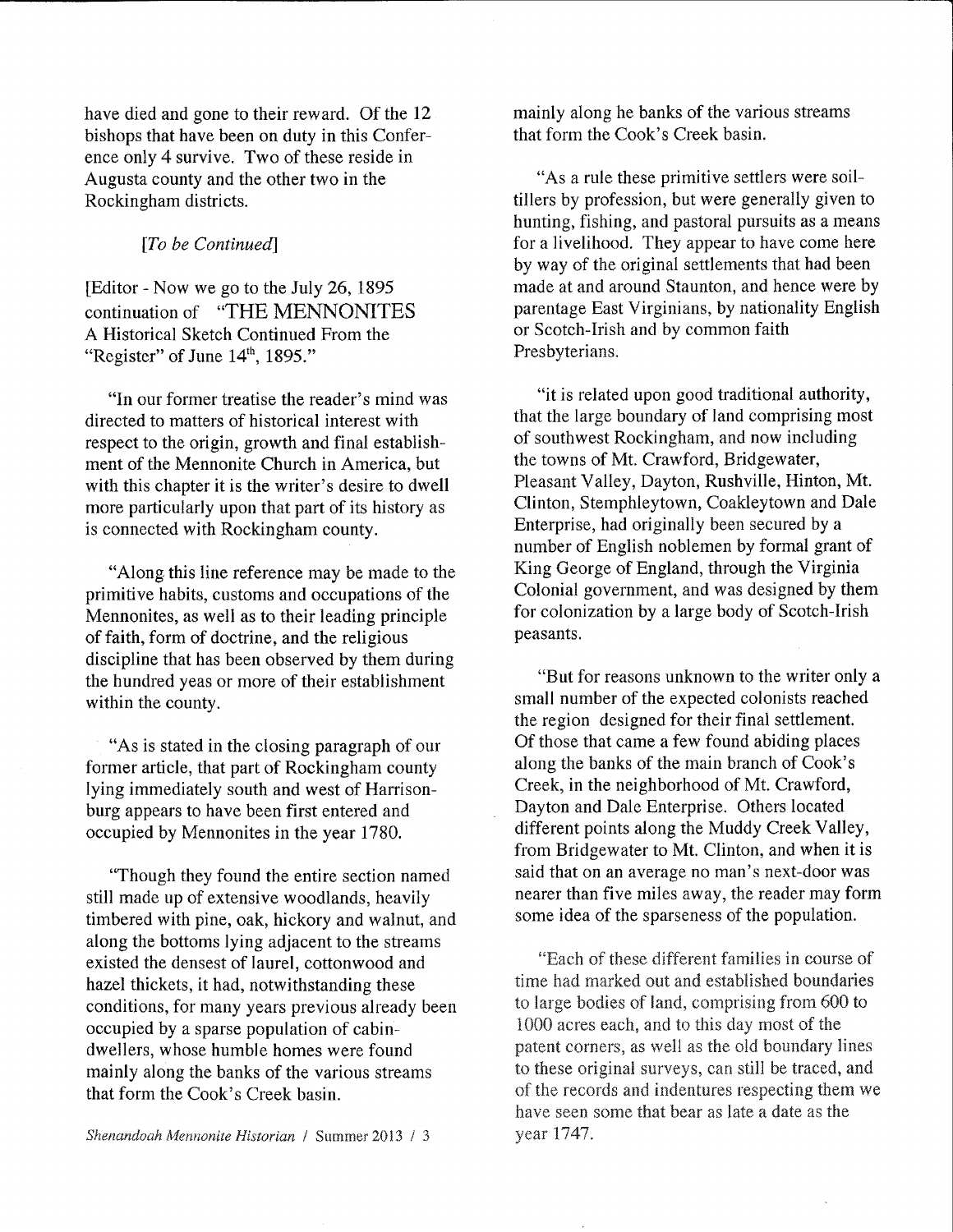"Thus when it is seen how for the first 25 years the Mennonites had pushed their settlements into the county from the north, and how that the Presbyterians during the same period were entering the county from the south; that right along the great divide extending westward from Harrisonburg, and which is now generally marked by the Hopkins' Mill road, there came a meeting of two great tides of emigration, the one initial wave having started with the settlement of Jamestown, Va., by the English in 1620, while the other received its first impulse at Germantown, Pa., by the Mennonites and Germans in general, October  $6^{\text{th}}$ , 1683.

"With the organization of the county in 1778, and the establishing of the county seat at Harrisonburg in 1780, the Mennonites found themselves on the border, and a long distance from what now promised to be a good market for their products. With an eye to locating to better advantage, and bring very naturally attracted by the large and unoccupied sections lying immediately south and west of Harrisonburg, they are said to have made frequent tours of inspection on horseback across the divide, and in riding over these densely wooded areas the rule was that whenever the horse's hoofs ceased to clatter against the stones and resounded only from a firm and generous soil, they made a halt, when one or more of the party sought out the owner of the land with the view of making a purchase.

"As intimated before, the owners of these lands were holding on with the hope of having them eventually occupied only by people of their own faith (Presbyterian). Hence it was for a long time quite a difficult matter for one of different faith or nationality to negotiate a land purchase in this part of the county. Owing to continued persistence on the part of many Mennonites to occupy the section, in course of time considerable animosity and general bad feeling had sprung up between the two classes and the epithets, "Dutch," and "Irish," became corresponding terms of the bitterest reproach.

"But as the Mennonite farmer seldom cared to purchase and occupy more than from 150 to 200 acres, and as the most tempting offers were made for their land, these original holders gradually overcame their scruples and in time saw their large landed estates cut up into numerous small farms and occupied in many cases by people of Mennonite instead of Calvinist faith.

"It is most gratifying to observe at the present time, how these very two opposing elements that a century ago clashed together here with such force as to bring about relations so strained that many learned to hate each other's profession of faith with the most cruel hatred; that both have continued to grow and prosper side by side, and that these animosities of the past could so completely die out with the lapse of time, that ministers and congregations representing each faction could long since assemble on funeral occasions to hold services, joindy and "magnify the Lord together."

"A celebrated traveler who is said to have visited the Shenandoah Valley at the time of the incoming of the Mennonites, says, in giving account of their settlements near Harrisonburg:

**"I could not but reflect with pleasure on the situation of these people, and think, if there is such a thing as happiness in this life, they enjoy it. Far from the bustle of the world, they live in the most delightful climate and the richest soil imaginable. They are everywhere surrounded with beautiful prospects and sylvan scenes; lofty mountains, transparent streams, rich valleys and majestic woods, the whole interspersed with an infinite variety of flowering shrubs, constitutes the landscape view around them. They are subject to few diseases—are generally robust, and live in perfect liberty. They know no wants and are acquainted with but few vices. Their inexperience of the elegancies of life precludes any regret that they have not the means of enjoying them, and with al I they possess what many princes would give half their dominions for—health, contentment, and an unbounded tranquility of mind."** 

[One wonders what "celebrated traveler", with such "heaven on earth language" is being quoted! Ed.J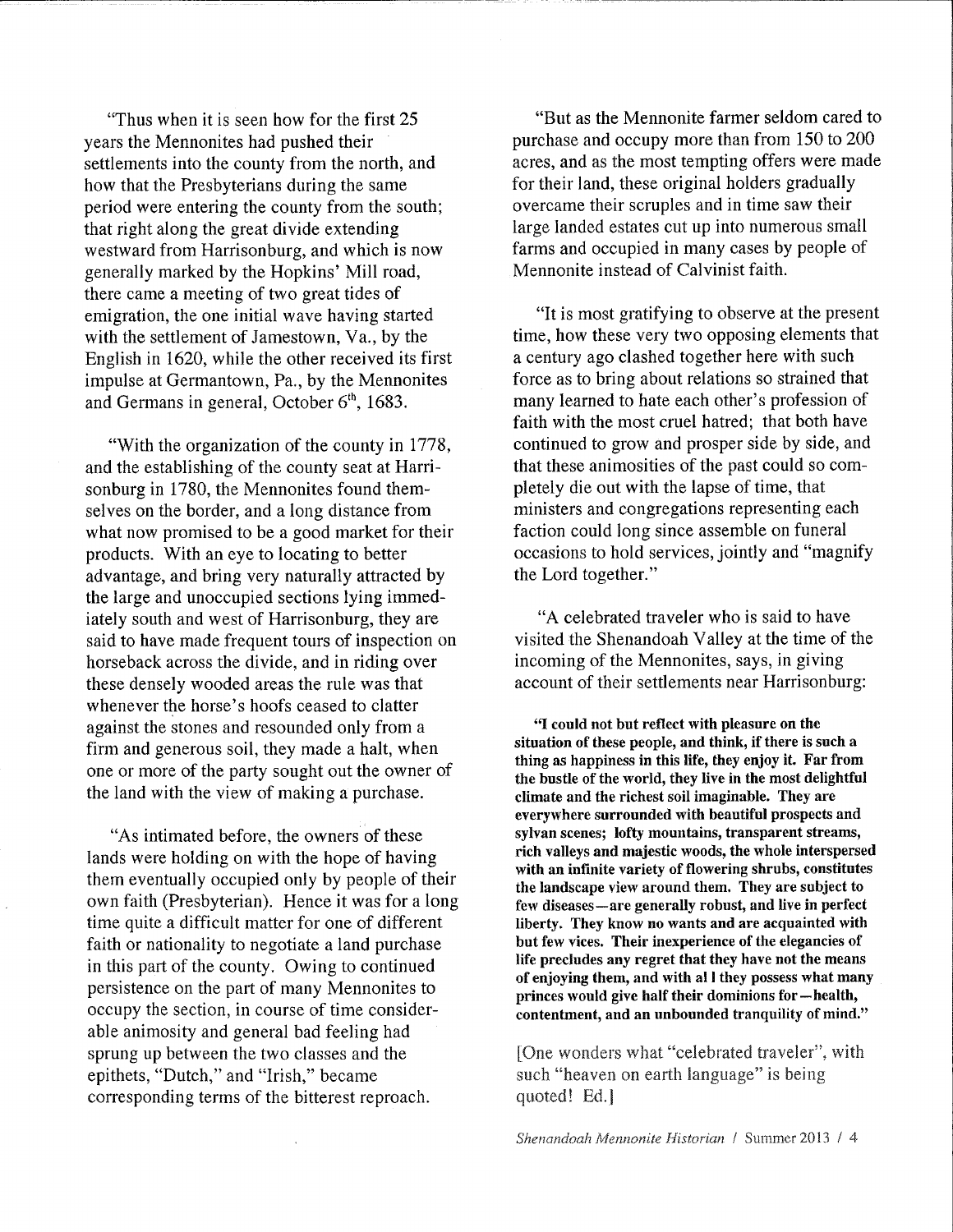## The 1919 Mennonite General **Conference**

The 10<sup>th</sup> Mennonite General Conference had been scheduled to meet at Harrisonburg, VA. , in 1917 at the location of the newly opening Eastern Mennonite School in Assembly Park. However a local epidemic of infantile paralysis (polio) caused the meetings to move to Goshen, Indiana that year.

The 11<sup>th</sup> Mennonite General Conference (1919) turned out to be the last big gathering at Assembly Park, formerly a major attraction in the Harrisonburg area for physical activity, cultural enrichment, spiritual nurture and philosophical discourse. But by the second decade of the  $20<sup>th</sup>$  century, the public events of this Chautauqua program had ceased. In January 1917, the Mennonite School Committee bought the Park and all its buildings for \$14,500. Eastern Mennonite School officially opened in the fall of 1917.

Approximately 1,100-1.200 visitors attending the Mennonite General Conference came by train or by automobile. If by train they alighted at Mennonite Station a flag-stop just east of the Park. One thousand local attendees drove in for Conference activities. One local observer "there were no horses in the parking lot!"

Lodging for the Conference meetings was in local homes from Bridgewater to Broadway. Some Brethren homes also showed hospitality, returning the favor shown by Mennonite families who helped host their 1909 conference at Assembly Park. Some host families need to make two trips each way to accommodate both family and guest attendees.

*Shenandoah Mennonite Historian I* Summer 2013 / 5

For visitors, food was served in the dining hall of Assembly Park Building, known variously as the While House, Hotel, or Old Park Building. It was reported that "during Conference over 1,100 people ate dinner in or outside the Park Building, not including local people who brought their food with them or those who returned to their host homes for meals,"

Conference sessions were held in the large open tabernacle capable of seating 1,500 people. The tabernacle had been repaired for the 1919 conference, the benches cleaned and wood shavings brought in for the tabernacle. Eugene Suter was responsible for the tabernacle condition, while women of the community cleaned the Park Building for occupancy and for the use of committee meetings.

During the week prior to Conference, several church-wide committees met in local homes and evening public worship services were held at Zion Church. The Mennonite Publishing Board met at the Lewis Shank home for two days, as did the General Sunday School Committee at the home of Noah Holsinger. Incidentally, Mattie Shank, wife of Bishop Lewis, was the only woman (noted for her hospitality) mentioned in the record of the 1919 General Conference.

On Sunday afternoon these leaders left the Broadway area to move to Harrisonburg. Further meetings were held either at Weavers Church or at the tabernacle in Assembly Park. On Saturday evening, J. B. Smith, first principal at Eastern Mennonite School, convened a Conference on Fundamentals at Weavers Church.

On Monday evening an inspirational missionary meeting was held at the tabernacle, featuring the Mennonite mission work in India and South America. Tuesday afternoon and evening featured the Sunday school. Meanwhile, the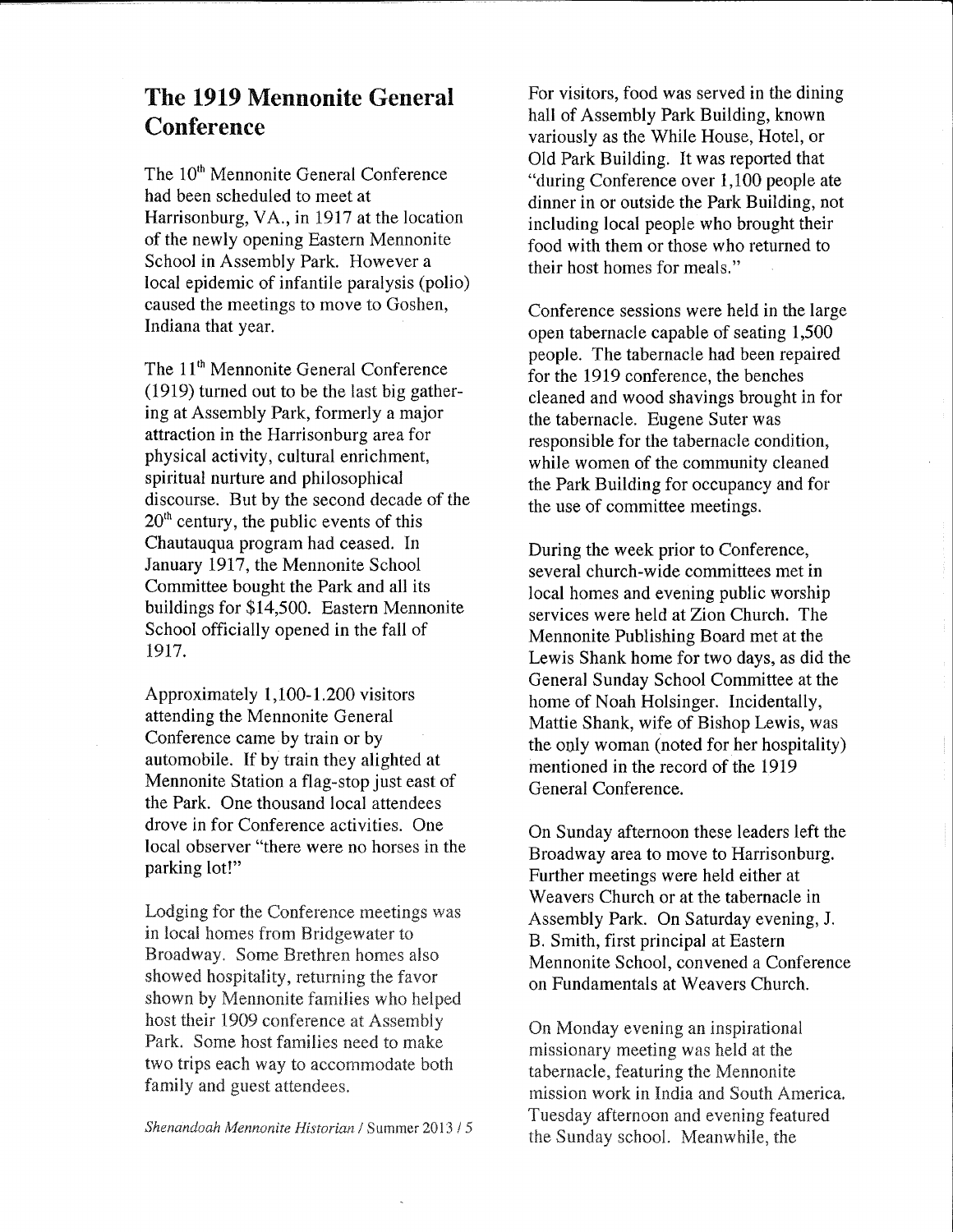Committee on Arrangements was receiving reports from thirteen standing committees and scheduling their presentations to the public sessions. The General Conference began officially on Wednesday morning, August 27, 1919, with the conference sermon by D. H. Bender on Acts 20:28. It was an appeal to church leaders "to exercise vigilant oversight that the flock under their charge might grow in the fullest sense." Two Virginians among the six chosen to give testimony to the sermon were Lewis Shank and A. P. Heatwole.

Prominent concerns at the 1919 Conference were "war and peace" and "fundamentals of faith." The first issue was conditioned by the past carnage in World War I and the second by an intuitive feeling about changes in society and the church to come in the. 1920's.

Meanwhile Conference was receiving and discussing reports from the thirteen standing committees. The General Mission Board proposed establishing a general hospital somewhere in the United States under church control. After extended discussion "it was decided to appoint a committee to make a special study of the problem and report at the next meeting."

Mennonite General Conference in 1919 received greeting from our missionaries in India and South America. Relief workers in Syria and Armenia communicated as "per Orie Miller." It was the relief workers in France who sent an appeal urging Conference to testify against universal military training for young men. The Peace and War Committee prepared a statement send to President Woodrow Wilson with a prayer that "peace may return soon" and a statement on the doctrine of peace. One afternoon, S. B.

AUgyer reported on his trip to visit the work of Mennonite relief in France, and a journey made possible by the American Friends Relief Committee. The Fundamentals Committee worked diligently on preparing a statement on our fundamental beliefs (ways to safeguard the church against the onslaught of liberalism). The committee asked for more time to complete their final report. This document, with minor revisions, became "the Eighteen Fundamentals" adopted by Mennonite General Conference in the 1921 meeting at Garden City, Missouri.

The last session of Conference on Friday morning was taken up by committee reports. Noted were the need for a new hymnbook and a handbook on church history. The report of the 1919 General Conference listed the officials present: 54 bishops, 132 ministers, 41 deacons. Conference regulations "provided a vote on the part of bishops and appointed delegates from ministers or deacons to make a voting force of 90"

The official reports of the 1919 Conference were very positive regarding the business accomplished, the cool and bracing weather, the spirited singing, the adequate facilities and the Southern hospitality" shown by the brotherhood in the Valley."

Finally there was recognition of the interest "so dear to the heart of our Virginia brethren: the new Eastern Mennonite School being erected on the hill." John L. Horst, a young attendee to General Conference from Chambersburg, PA, described in a *Gospel Herald* article, the walk many took up the hill on Friday afternoon to see the almost-completed building, set to open by January, 1920. A conference appeal noted the need for several thousand dollars to meet incoming bills, "if you want to make our brethren in the Valley glad, as well as to make your contribution to a good cause, send a